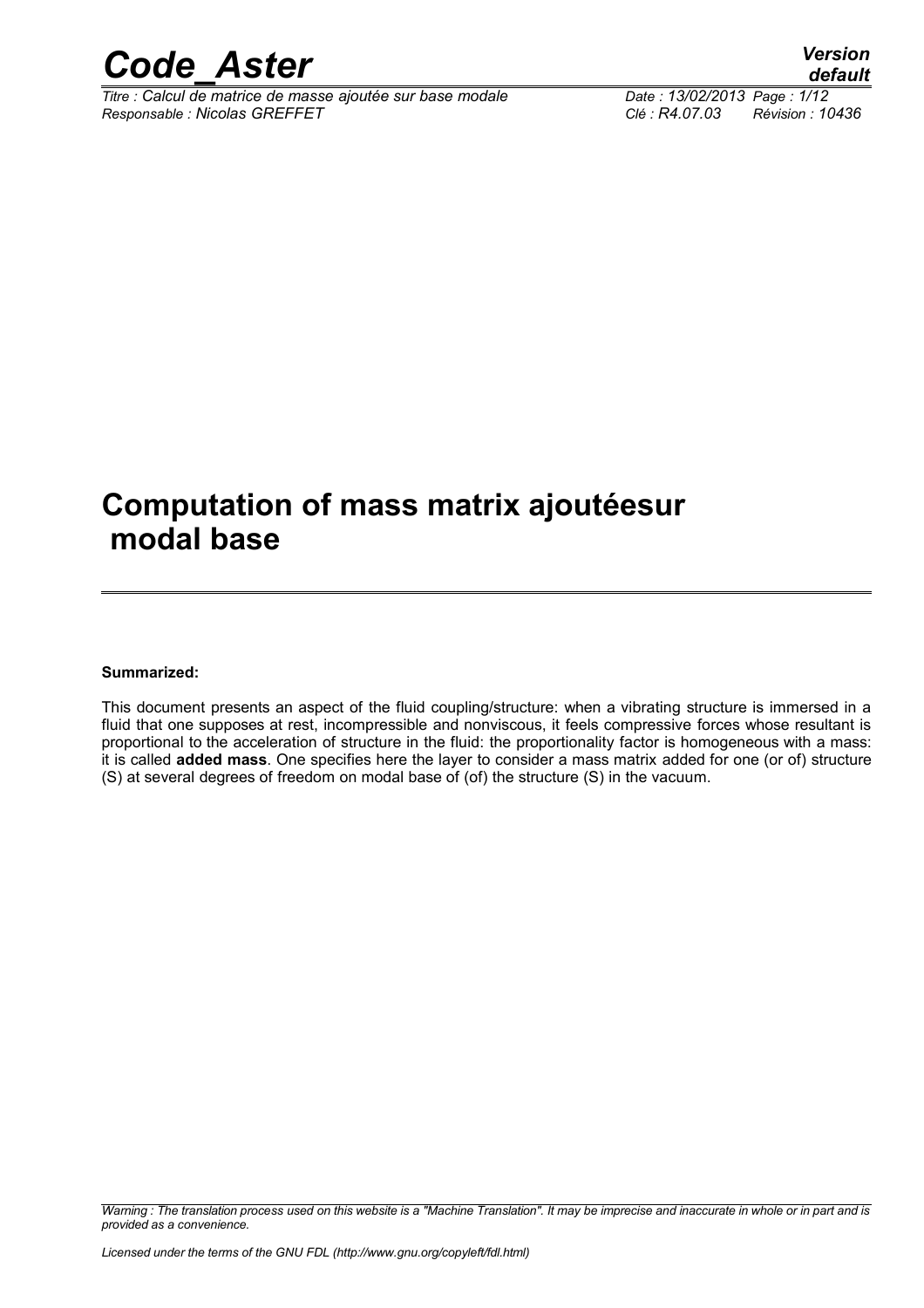*Titre : Calcul de matrice de masse ajoutée sur base modale Responsable : Nicolas GREFFET Clé : R4.07.03 Révision : 10436*

## **Contents**

| 3.3 Equations of the coupled problem - description of the mass matrix ajoutée6 |
|--------------------------------------------------------------------------------|
|                                                                                |
|                                                                                |
|                                                                                |
|                                                                                |
|                                                                                |
|                                                                                |
|                                                                                |
|                                                                                |
|                                                                                |
|                                                                                |
| 4.1 Resolution of the equation of Laplace by finite elements of volume9        |
| 4.2 Computation of the coefficients of the mass matrix added on basis modale10 |
|                                                                                |
|                                                                                |
|                                                                                |
|                                                                                |
|                                                                                |

*Warning : The translation process used on this website is a "Machine Translation". It may be imprecise and inaccurate in whole or in part and is provided as a convenience.*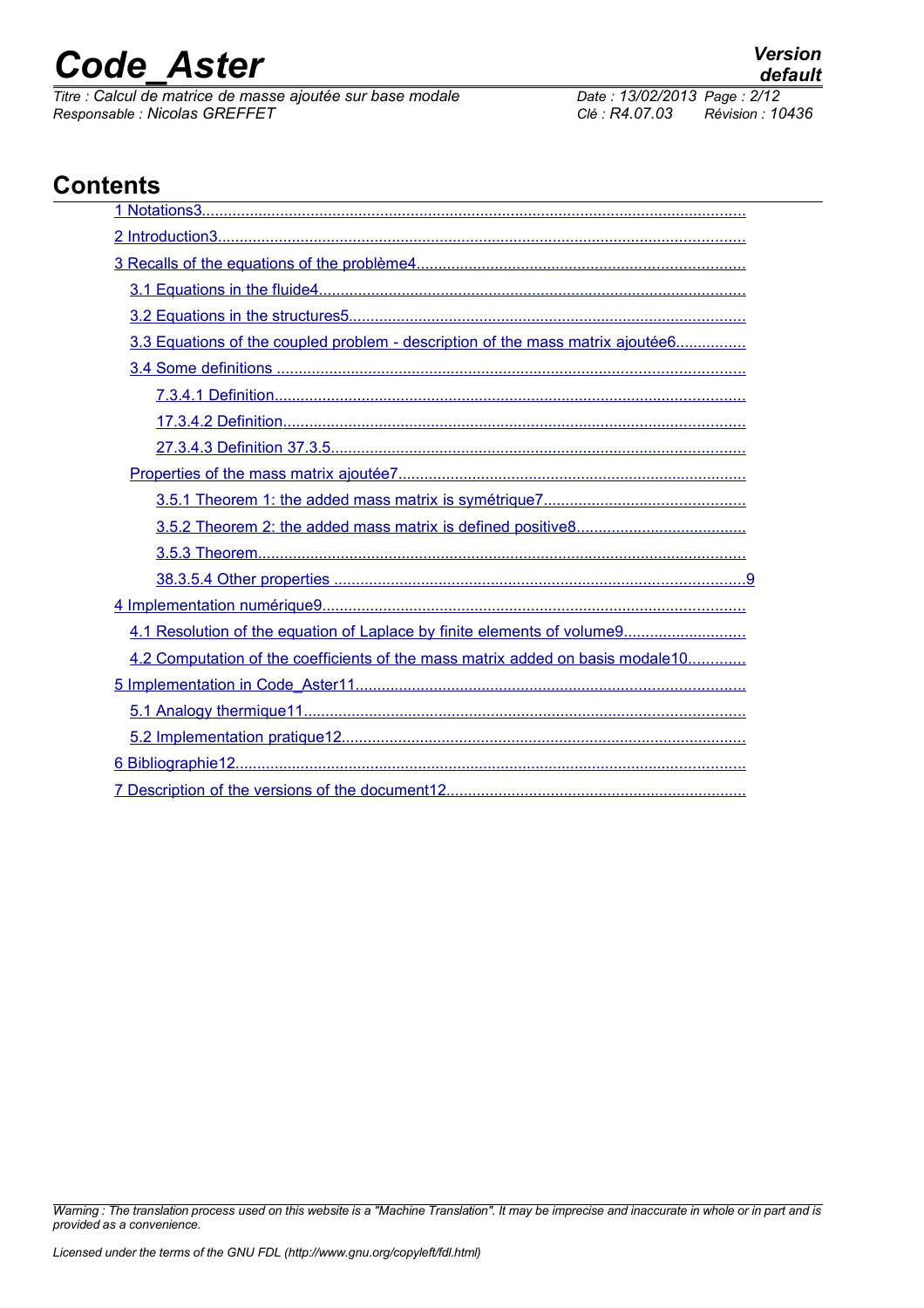*Titre : Calcul de matrice de masse ajoutée sur base modale Date : 13/02/2013 Page : 3/12 Responsable : Nicolas GREFFET Clé : R4.07.03 Révision : 10436*

#### **1 Notations**

<span id="page-2-0"></span>

| $\boldsymbol{p}$            | $\sim$    | fluctuating pressure in the fluid                             |  |  |
|-----------------------------|-----------|---------------------------------------------------------------|--|--|
| $\mathcal{Y}_l$             | ÷.        | contour of structure indexed by l                             |  |  |
| $\ddot{x}_{s_i}$            | $\sim 10$ | the field of displacements in structure $l$                   |  |  |
| $\rho f$ , $\rho s$ :       |           | density of the fluid, structure                               |  |  |
|                             |           | $X_{ii}$ : eigen mode of order I of structure <i>l</i> in air |  |  |
| $a_{ii}$ , $\dot{a}_{ii}$ : |           | coordinates, velocities, generalized accelerations            |  |  |
| $\ddot{a}_{il}$             |           | relating to mode I of structure $\ell$ in air                 |  |  |
| $\bar{\bar{\sigma}}$        |           | the tensor of the stresses in structure                       |  |  |
| $\boldsymbol{\Phi}$         |           | the fluid flux vector                                         |  |  |
| H                           | ÷         | the stiffness matrix of the fluid                             |  |  |
| $\mathbf{V}$                | ÷         | the field fluid velocities                                    |  |  |

**n** : the interior norm of the fluid.

## **2 Introduction**

<span id="page-2-1"></span>Of many industrial components are in contact with fluid environments, which more is often out of flow. These surrounding fluid environments disturb the vibratory characteristics of structures, in particular their modal characteristics. This action of the fluid on the structure results in effects of fluid coupling/structure.

One supposes the incompressible, perfect fluid environment here surrounding and at rest. One will show that then, a structure which vibrates with a small amplitude in this fluid modifies the field of pressure in the fluid at rest, and thus feels a compressive force, proportional to his acceleration. The proportionality factor is a mass. It describes the inertial effect of the fluid on the structure: this is why one on the structure names this **mass** added mass of the fluid.

When several structures are in contact of the same fluid, when one of structures starts to vibrate, not only it feels the inertia of the fluid, but it modifies the field of pressure around the interfaces with the fluid of all other structures. The forces that each one feels are proportional to the acceleration of vibrating structure: there still the proportionality factors are masses called **added masses of coupling**.

*Warning : The translation process used on this website is a "Machine Translation". It may be imprecise and inaccurate in whole or in part and is provided as a convenience.*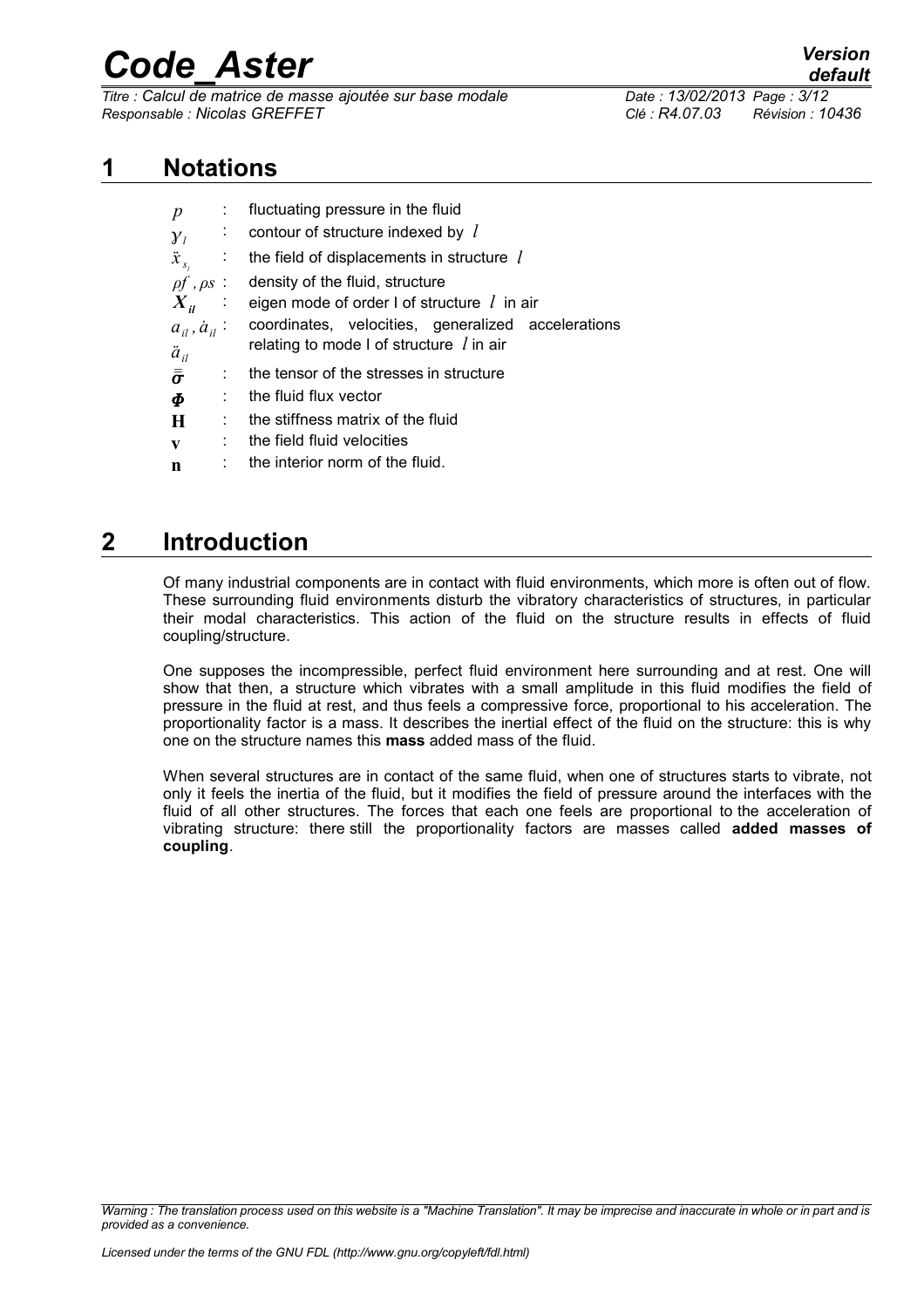*Titre : Calcul de matrice de masse ajoutée sur base modale Date : 13/02/2013 Page : 4/12 Responsable : Nicolas GREFFET Clé : R4.07.03 Révision : 10436*

## <span id="page-3-1"></span>**3 Recalls of the equations of the problem**

### **3.1 Equations in the fluid**

<span id="page-3-0"></span>It is supposed that *K* vibrating structures are immersed in a true fluid (nonviscous), incompressible and at rest. One neglects the effect of gravity. One can thus write the equations of Eulerian associated with the fluid at rest:



• conservation of the mass:

$$
\frac{\partial \rho_f}{\partial t} + \text{div}(\rho_f \mathbf{v}) = 0
$$
 \t\t\t $\text{eq } 3.1 - 1$ 

• conservation of the linear momentum:

$$
\frac{\partial \mathbf{v}}{\partial t} + (\mathbf{v} \cdot \mathbf{grad}) \mathbf{v} + \frac{1}{\rho_f} \mathbf{grad} \ p = 0
$$
 eq 3.1-2

Because of incompressibility of the fluid, the equation [éq 3.1-1] becomes:

$$
\text{div } \mathbf{v} = 0 \qquad \qquad \text{Eq 3.1-3}
$$

In the volume  $\Omega$  of the fluid, one neglects the convection induced by the motion of low amplitude of structure. The equation [éq 3.1-2] thus becomes:

$$
\frac{\partial \mathbf{v}}{\partial t} + \frac{1}{\rho_f} \mathbf{grad} \ p = 0
$$

While deriving [éq 3.1-3] compared to time and by deferring the statement of  $\frac{\partial \mathbf{v}}{\partial x}$  $\frac{\partial^2 \mathbf{r}}{\partial t}$  according to the pressure in this equation, one obtains:

$$
div\ grad\ p=0
$$

that is to say:

$$
\Delta p = 0 \text{ in } \Omega
$$

which is the equation of Laplace in a fluid at rest.

*default*

*Warning : The translation process used on this website is a "Machine Translation". It may be imprecise and inaccurate in whole or in part and is provided as a convenience.*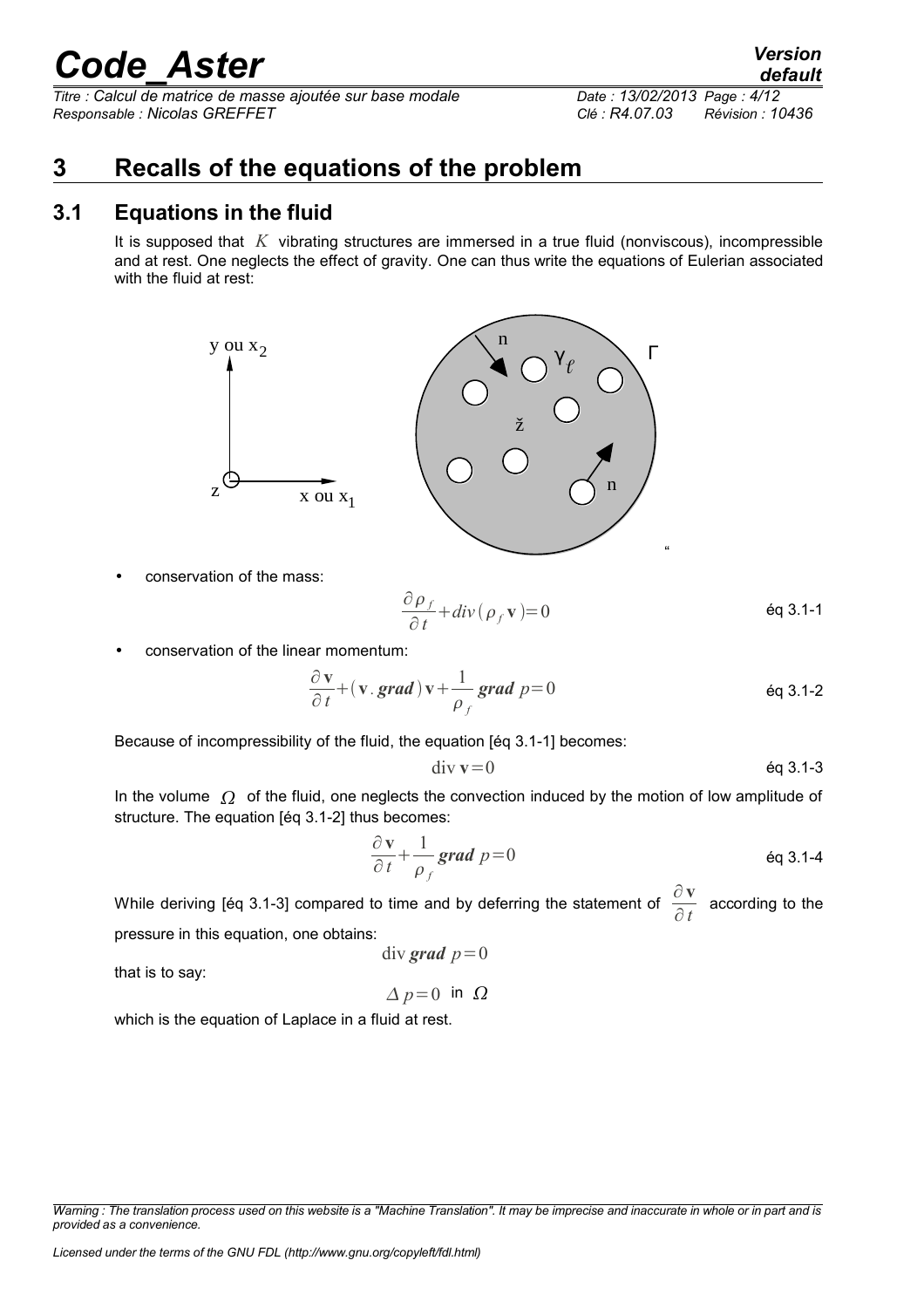*Titre : Calcul de matrice de masse ajoutée sur base modale Date : 13/02/2013 Page : 5/12 Responsable : Nicolas GREFFET Clé : R4.07.03 Révision : 10436*

With the fluid interface/structure, one can write that the normal acceleration of the wall of structure is equal to the normal acceleration of the fluid (continuity of normal accelerations - condition of impermeability of structure). One uses here following convention for the norm: it is the norm **external** with structure, **directed structure towards the fluid.**

$$
\frac{\partial \mathbf{v}}{\partial t} \cdot \mathbf{n} = \ddot{\mathbf{x}}_{S_i} \cdot \mathbf{n}
$$

With the equation [éq 3.1-4], one obtains:

grad 
$$
p \cdot n = -\rho_f \frac{\partial v}{\partial t} \cdot n = -\rho_f \ddot{x}_{S_i} \cdot n
$$

That is to say:

 ∂ *p*  $\frac{\partial^2 P}{\partial n}\bigg|_{y_i} = -\rho_f \, \dot{x_{S_i}}.$  **n** on  $y_l$  , fluid interface/structure of indexed structure par. *l* 

In short, the fluid problem consists in solving an equation of Laplace with boundary conditions of the type von Neumann:

$$
\Delta p=0 \text{ dans } \Omega
$$
\n
$$
\left( \frac{\partial p}{\partial n} \right)_{\Gamma_1} = -\rho_f \mathbf{x}_s.\mathbf{n} \text{ sur } \Gamma_1, \Gamma_1 = \bigcup_{l=1,K} \gamma_l \qquad \text{eq 3.1-5}
$$
\n
$$
\left( \frac{\partial p}{\partial n} \right)_{\Gamma_2} = 0 \text{ sur } \Gamma_2, \Gamma_2 = \partial \Omega - \Gamma_1
$$

#### **3.2 Equations in structures**

<span id="page-4-0"></span>Let us consider *K* elastic structures divings in a fluid environment. The equation of their motion in the presence of fluid is written:

$$
\forall l \text{ induce de structure}, l \in \{0, ..., K\}, \mathbf{M}_1 \ddot{\mathbf{X}}_l + \mathbf{K}_1 \mathbf{X}_l = 0 \text{ dans } \Omega_{S_i}, \text{ volume de la structure } l
$$
  

$$
\forall l, \overline{\sigma} \mathbf{n} = -p \mathbf{n} \text{ sur } \gamma_l, \text{ contour de la structure } l
$$

 $\mathbf{M}_1$  is the mass matrix of structure,  $|\mathbf{K}_1|$  its stiffness matrix. The boundary condition on the contour of structures translates the continuity of the normal stress to the fluid interface/structure (the tensor of the fluid stresses being tiny room to its nondeviatoric part, fluid being perfect). By integrating on the contour of each structure this normal stress, one obtains a resultant force  $\mathbf{F}_1$  of the compressive forces of the fluid to the fluid interface/structure. This force is the integral of the field of pressure on the contour  $\vert y_{l}\vert$  of each structure:

$$
\forall l \text{ induce de structure}, l \in \{0, ..., K\}, \ \mathbf{F}_1 = -\int_{\gamma_i} p \, \mathbf{n} \, d \, \Gamma
$$

The field of pressure checks the problem [éq 3.1-5].

*Warning : The translation process used on this website is a "Machine Translation". It may be imprecise and inaccurate in whole or in part and is provided as a convenience.*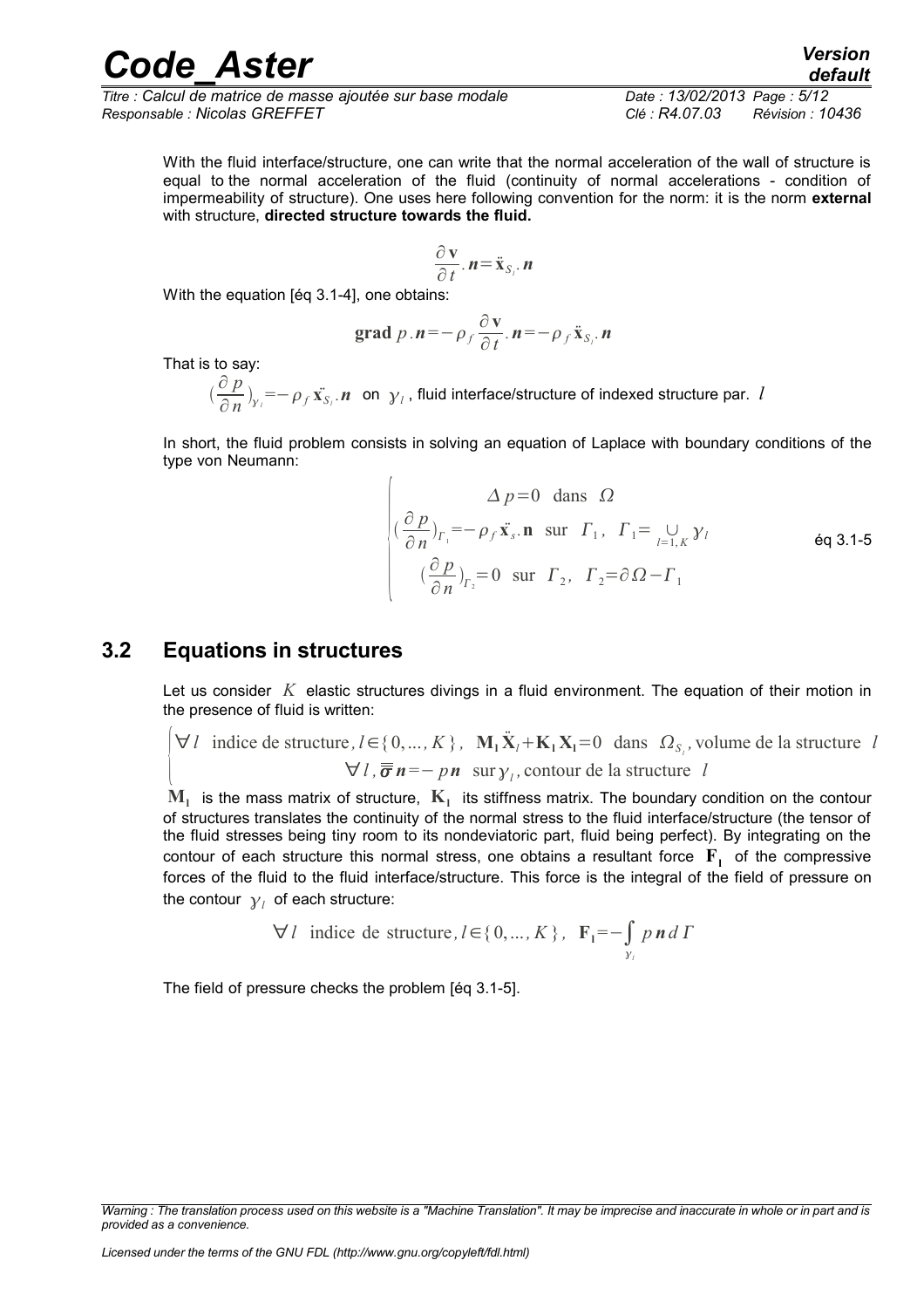*Titre : Calcul de matrice de masse ajoutée sur base modale Date : 13/02/2013 Page : 6/12 Responsable : Nicolas GREFFET Clé : R4.07.03 Révision : 10436*

# *default*

#### <span id="page-5-0"></span>**3.3 Equations of the coupled problem - description of the mass matrix added**

Ultimately, the fluid coupled problem/structure is written:

$$
\Delta p = 0 \text{ dans } \Omega
$$
\n
$$
\forall l \in \{0, ..., K\}, \left(\frac{\partial p}{\partial n}\right)_{y_i} = -\rho_f \mathbf{\ddot{x}}_{S_i}. \mathbf{n} \text{ sur } \gamma_l
$$
\n
$$
\forall l \in \{0, ..., K\}, \mathbf{M}_1 \mathbf{\ddot{X}}_l + \mathbf{K}_1 \mathbf{X}_l = 0 \text{ dans } \Omega_{S_i}
$$
\n
$$
\forall l \in \{0, ..., K\}, \ F_l = -\int_{S_l} p \mathbf{n} d\Gamma \text{ sur } \gamma_l
$$
\n
$$
\text{ éq 3.3-1}
$$

One will show from now on that the force that feel the immersed structures is proportional to their acceleration. A good layer to show that is to place itself in the modal base of structures in the vacuum. One can thus break up acceleration on this basis (which is in fact the meeting of modal bases of each structure). As follows:

$$
\mathbf{x}_{\mathbf{S}_i}(r,t) = \sum_{i=1}^{\infty} a_{il}(t) \mathbf{X}_{il}(\mathbf{r})
$$

By deferring this statement in the second equation of the system [éq 3.3-1], one is brought to search the field of pressure in the form:

$$
p = \sum_{l=1,\dots,K} \sum_{i=1,\dots,\infty} \ddot{a}_{il}(t) p_{il}(\mathbf{r})
$$

By deferring in the problem [éq 3.3-1] these statements, one has to as many solve in the fluid problems of Laplace than one chose modes for each structure. This results in:

$$
\forall l \in \{1, ..., K\}, \quad \forall i \{1, ..., \infty\}, \quad \begin{cases} \Delta p_{il} = 0 \quad \text{dans} \quad \Omega \\ \left(\frac{\partial p_{il}}{\partial n}\right)_{y_i} = -\rho_f \mathbf{X}_{il} . \mathbf{n} \quad \text{sur} \quad \gamma_l \\ \left[\mathbf{m}_{il} \right](\ddot{\mathbf{a}}_l) + \left[\mathbf{k}_{il}\right](\mathbf{a}_l) = (\mathbf{f}_{il}) \quad \text{dans} \quad \Omega_l \end{cases}
$$

The "matrixes" of mass and stiffness written in these bases are diagonal.

Each one of the components of the resulting force of pressure project on modal base is written:

$$
\forall i \{1, ..., \infty\}, \forall l \{1, ..., K\}, \ [f_{il}] = -\sum_{k=1}^{K} \sum_{j=1}^{\infty} \ddot{a}_{jk} \int_{\gamma_l} p_{jk} X_{il} . \mathbf{n} N_j d\Gamma
$$

One can then write the vector of the force generalized of pressure on a structure immersed in matric form:

$$
(\mathbf{f}_{il}) = -\left[\mathbf{m}_{il\ jk}\right]\ddot{\mathbf{a}}_{jk} \text{ avec } \mathbf{m}_{il\ jk} = \int_{\gamma_l} p_{jk} \, \mathbf{X}_{il} \cdot \mathbf{n} \, d\,\Gamma
$$

*Licensed under the terms of the GNU FDL (http://www.gnu.org/copyleft/fdl.html)*

*Warning : The translation process used on this website is a "Machine Translation". It may be imprecise and inaccurate in whole or in part and is provided as a convenience.*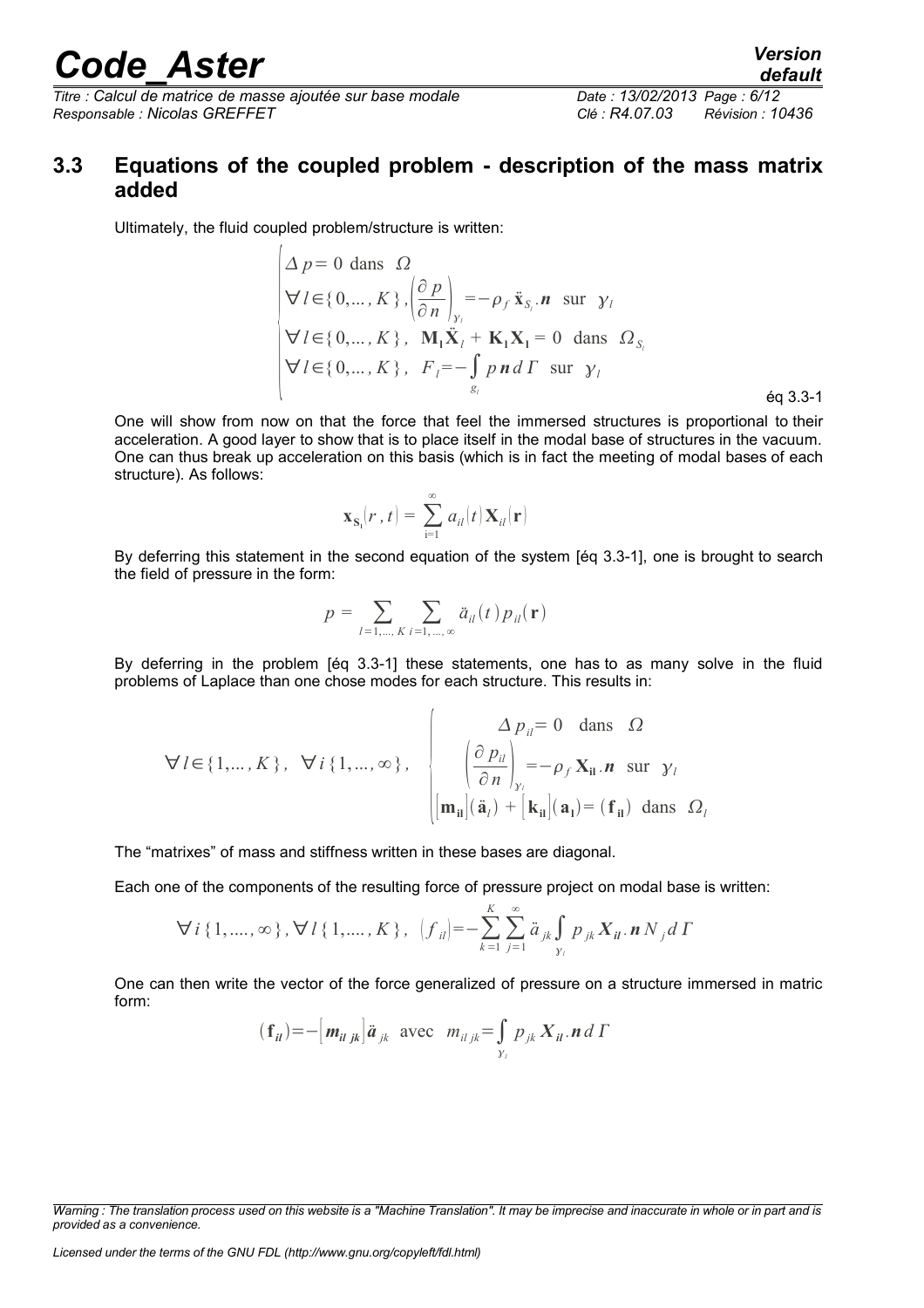*Titre : Calcul de matrice de masse ajoutée sur base modale Date : 13/02/2013 Page : 7/12 Responsable : Nicolas GREFFET Clé : R4.07.03 Révision : 10436*

#### <span id="page-6-5"></span>**3.4 Some definitions**

#### **3.4.1 Definition 1**

<span id="page-6-4"></span>When  $l = k$  (even structure) and  $i = j$  (even order of mode), the coefficient  $m_{jij}$  is l'auto - added **mass** of the mode *i* of structure *l* . It is additional inertia due to the fluid moved by the mode of order *i* of structure, taking into account the geometrical containments induced in the fluid by the presence of other presumedly fixed structures.

#### **3.4.2 Definition 2**

<span id="page-6-3"></span>When  $l = k$  (even structure) and  $i \neq j$  (different orders of mode), the coefficient  $m_{\text{diff}}$  is the added **mass of coupling** between the modes of order *i* and *j* structure *l* . In air, these extra-diagonal terms of mass are null, because the modes are orthogonal between them. Taking into account the general statement of the coefficient  $m_{i l / k}$ , the modes  $i$  and  $j$  can be coupled out of mass, because the field of pressure  $p_{jl}$  created by the mode  $j$  of structure  $l$  is not necessarily orthogonal with the mode of order *i* of this same structure. It is enough that this structure is immersed in an environment not comprising geometrical symmetry so that this coefficient is non-zero. In a symmetric environment, on the other hand, the orthogonality of the field of pressure with the mode is observed.

#### **3.4.3 Definition 3**

<span id="page-6-2"></span>When  $l \neq k$  (different structures) and  $i \neq j$  (different orders of mode), the coefficient  $m_{i l j k}$  is the **added mass of coupling** between the modes of order *i* and *j* respectively of structures *l* and *k* . This coefficient translates the inertial force which makes undergo the structure *k* vibrating on its mode of order J to structure *l* vibrating on its mode *i* .

#### <span id="page-6-1"></span>**3.5 Properties of the added mass matrix**

#### **3.5.1 Theorem 1: the added mass matrix is symmetric**

<span id="page-6-0"></span>to simplify the demonstration, we will consider a single structure immersed in a true, incompressible and nonviscous fluid. We break up the motion of structure on its modal base (truncated with *n* modes), but result can be just as easily shown in "physical" base (*i.e* the base of the nodal interpolation functions). Lastly, result spreads with the case of structures *K* immersed in the same fluid. One

must show that: (respectively 
$$
m_{ij} = \int_{\Gamma} p_i X_j
$$
.  $\mathbf{n} d\Gamma = m_{ji} = \int_{\Gamma} p_j X_i$ .  $\mathbf{n} d\Gamma$ 

*Warning : The translation process used on this website is a "Machine Translation". It may be imprecise and inaccurate in whole or in part and is provided as a convenience.*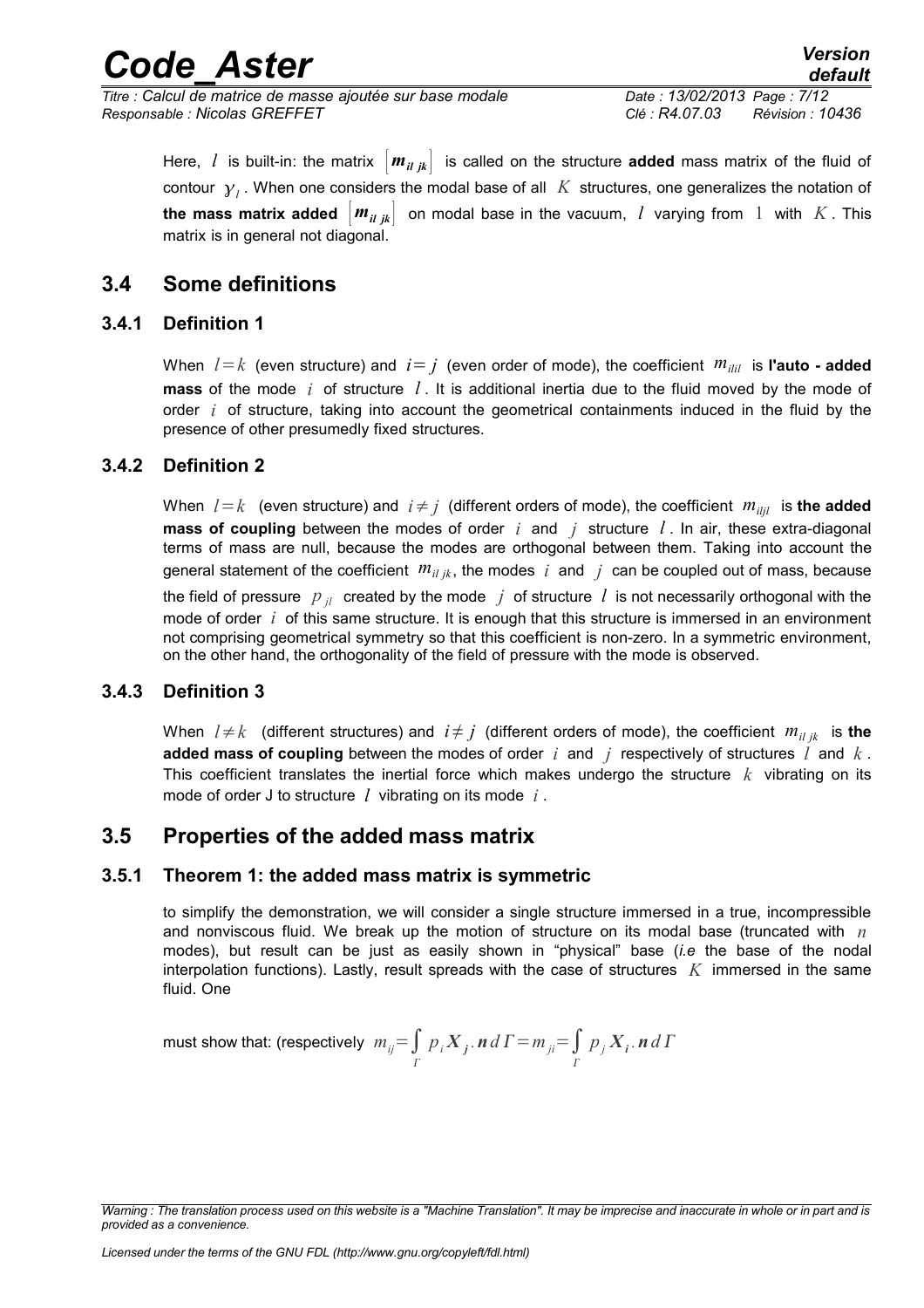*Titre : Calcul de matrice de masse ajoutée sur base modale Date : 13/02/2013 Page : 8/12 Responsable : Nicolas GREFFET Clé : R4.07.03 Révision : 10436*

- $p_i$ )  $p_j$  represents the field of pressure created in the fluid and with the interface with structure by the mode of order (respectively *i* of order) *j* of structure, (respectively
- $X_j$ )  $X_i$  the modal deformed shape of the mode of order represents (respectively  $j$  of order). *i* However

: and

$$
\left\{\begin{array}{ccc}\n\Delta p_i = 0 & \text{dans} & \Omega & \text{volume fluid} \\
\frac{\partial p_i}{\partial n} = -\rho_f X_i.\mathbf{n} & \text{sur} & \Gamma\n\end{array}\right.\n\left\{\n\begin{array}{ccc}\n\Delta p_j = 0 & \text{dans} & \Omega \text{ volume fluid} \\
\frac{\partial p_j}{\partial n} = -\rho_f X_j.\mathbf{n} & \text{sur} & \Gamma\n\end{array}\n\right.
$$

, by means of the formula of Green with a norm directed of structure towards the fluid and harmonicity of and  $p_i$  of:  $p_i$  Theorem

$$
m_{ij} = \int_{\Gamma} p_i X_j \cdot \mathbf{n} \, d\Gamma = -\frac{1}{\rho_f} \int_{\Gamma} p_i \frac{\partial p_j}{\partial n} \, d\Gamma
$$
  
\n
$$
= -\frac{1}{\rho_f} \left( \int_{\Omega} p_i \Delta p_j \, d\Omega - \int_{\Omega} \mathbf{grad} \ p_i \cdot \mathbf{grad} \ p_j \, d\Omega \right)
$$
  
\n
$$
= -\frac{1}{\rho_f} \left( \int_{\Omega} p_j \Delta p_i \, d\Omega - \int_{\Omega} \mathbf{grad} \ p_j \cdot \mathbf{grad} \ p_i \, d\Omega \right)
$$
  
\n
$$
= -\frac{1}{\rho_f} \int_{\Gamma} p_j \frac{\partial p_i}{\partial n} \, d\Gamma = \int_{\Gamma} p_j X_i \cdot \mathbf{n} \, d\Gamma
$$
  
\n
$$
= m_{ji}
$$

#### **3.5.2 2: the added mass matrix is definite positive One**

<span id="page-7-1"></span><span id="page-7-0"></span>returns to the reference [bib1] for the complete demonstration. Theorem

#### **3.5.3 3 Let us suppose**

that one has structures *K* having properties of linear elasticity identical and who are immersed in the same fluid. Moreover, these structures admit two degrees of freedom of displacement in the plane (cf  $Oxy$  diagram). Each one of these structures admits the same frequency spectrum  $f_1, ..., f_n, ...$ clean in the vacuum. For

any eigenfrequency,  $f_n$  there exist eigenfrequencies  $2K$  of  $\left[\omega_1,...,\omega_{2K}\right]$  the fluid coupled system/structure checking One  $\forall i \in [1, ..., 2K]$ ,  $\omega_i \leq f_n$ 

returns to the reference [bib1] for the complete demonstration. Other

*Warning : The translation process used on this website is a "Machine Translation". It may be imprecise and inaccurate in whole or in part and is provided as a convenience.*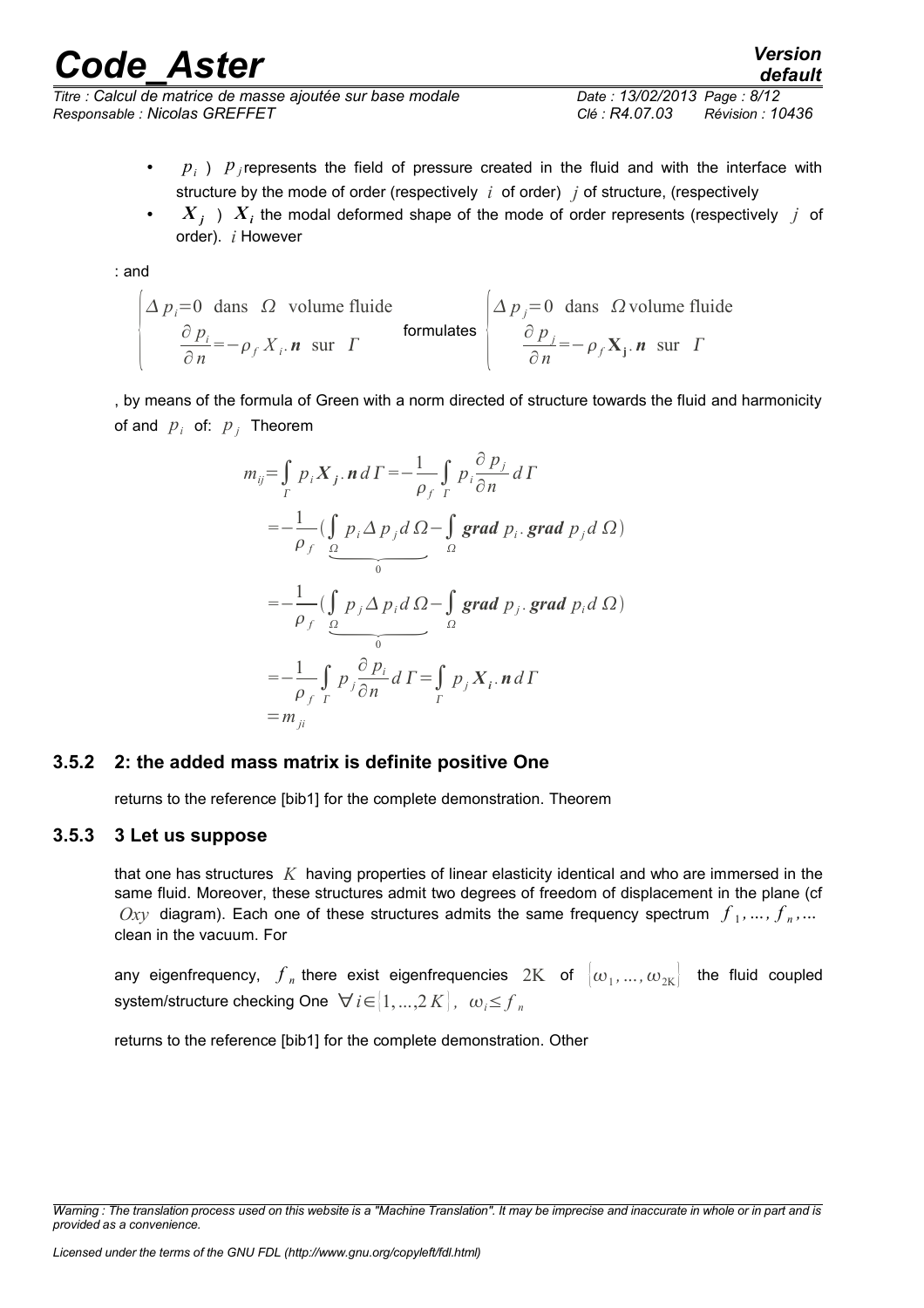*Titre : Calcul de matrice de masse ajoutée sur base modale Date : 13/02/2013 Page : 9/12 Responsable : Nicolas GREFFET Clé : R4.07.03 Révision : 10436*

#### **3.5.4 properties**

<span id="page-8-2"></span>the coefficients of added auto--mass are always positive One

always supposes that one has only one structure immersed in a true fluid, incompressible and at rest. The demonstration spreads without difficulty with immersed *K* structures. One

must show that: However

$$
\forall i \text{ induce de mode} \in [1, ..., n], m_{ii} = \int_{\Gamma} p_i X_i . \text{ n d} \Gamma \ge 0
$$

: let us suppose

$$
m_{ii} = \int_{\Gamma} p_i X_i \cdot \mathbf{n} d\Gamma = -\frac{1}{\rho_f} \int_{\Gamma} p_i \frac{\partial p_i}{\partial n} d\Gamma
$$
  
=  $-\frac{1}{\rho_f} \left( \int_{\Omega} p_i \Delta p_i d\Omega - \int_{\Omega} \mathbf{grad} p_i \cdot \mathbf{grad} p_i d\Omega \right)$   
=  $\frac{1}{\rho_f} \int_{\Omega} (\mathbf{grad} p_i)^2 d\Omega$   
 $\geq 0$ 

• that one has structures *K* immersed in the same fluid. It is supposed that they have only one degree of freedom of translation according to. *Ox* Then the sum of all the coefficients of added mass of this matrix gives the auto--mass added on all structures *K* moving same sinusoidal rectilinear motion very. One

returns to the reference [bib2] for the complete demonstration. Put

### <span id="page-8-1"></span>**4 in numeric work Resolution**

 $\sqrt{ }$ 

#### <span id="page-8-0"></span>**4.1 of the equation of Laplace by finite elements of volume Let us take again**

the fluid problem of Laplace with boundary conditions of the type von Neumann: Let us write

$$
\Delta p=0 \quad \text{dans } \Omega
$$
  

$$
\left( \frac{\partial p}{\partial n} \right)_{\Gamma_1} = -\rho_f \ddot{\mathbf{x}}_s \cdot \mathbf{n} \quad \text{sur } \Gamma_1, \quad \Gamma_1 = \bigcup_{l=1,K} \gamma_l
$$
  

$$
\left( \frac{\partial p}{\partial n} \right)_{\Gamma_2} = 0 \quad \text{sur } \Gamma_2, \quad \Gamma_2 = \partial \Omega - \Gamma_1
$$

a variational formulation of this problem: By means of

$$
\int_{\Omega} \mathbf{v} \Delta p \, d \Omega = 0
$$

*Warning : The translation process used on this website is a "Machine Translation". It may be imprecise and inaccurate in whole or in part and is provided as a convenience.*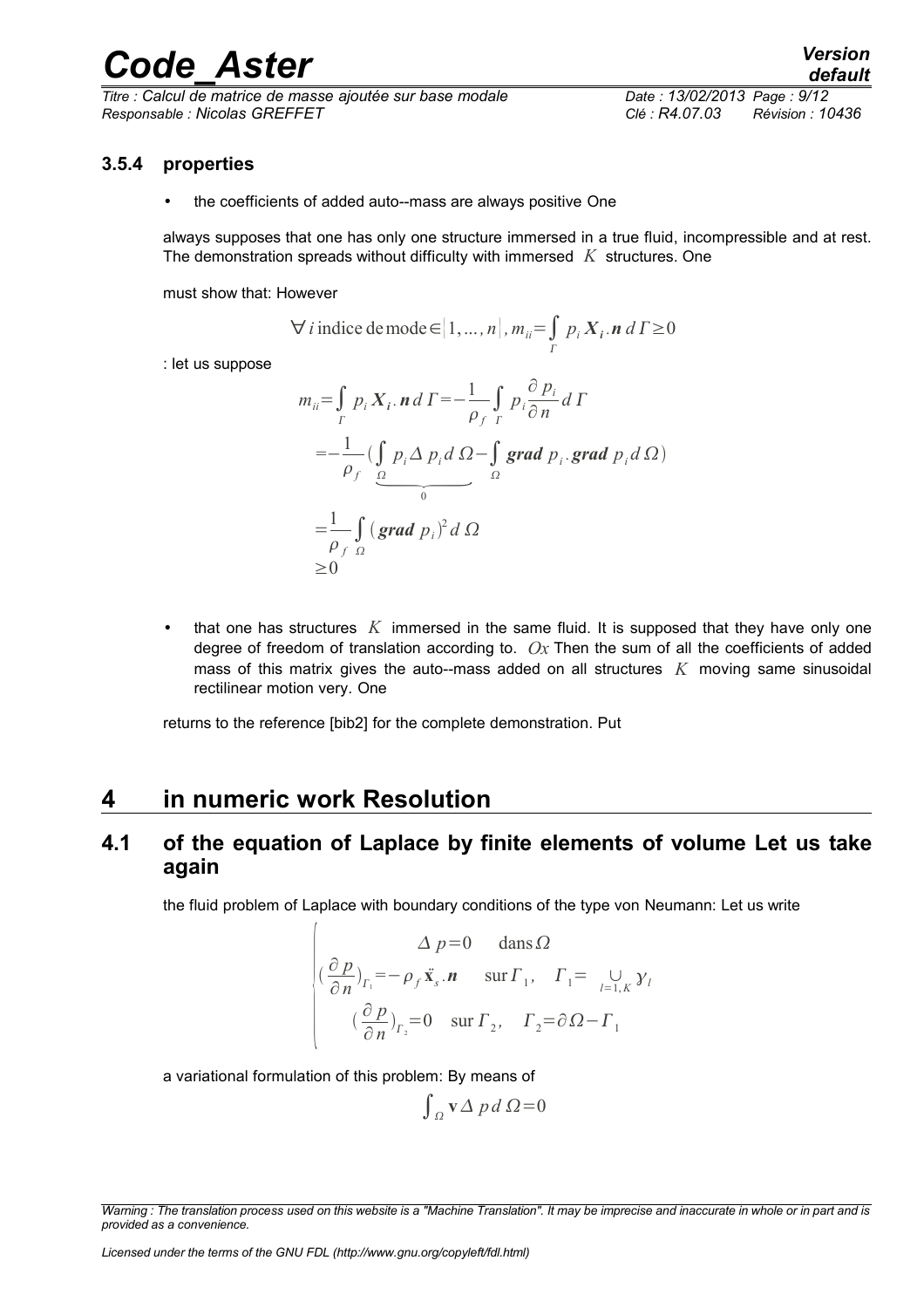*Titre : Calcul de matrice de masse ajoutée sur base modale Date : 13/02/2013 Page : 10/12 Responsable : Nicolas GREFFET Clé : R4.07.03 Révision : 10436*

the formula of Green with a norm which one supposes directed of structure towards the fluid (thus

$$
\int_{\Omega} \mathbf{grad} \, v. \, \mathbf{grad} \, p \, d \, \Omega + \int_{\Gamma} v \frac{\partial p}{\partial n} \, d \, \Gamma = 0
$$

interior with fluid volume) and while posing:  $T = \Gamma_1 \cup \Gamma_2$  That is to say

: éq

 $\int_{\Omega}$  grad *v* . grad  $p d \Omega = \rho_f \int_{\Gamma_1} v \dot{x}_n d\Gamma$  4.1-1 One

considers a partition of volume in  $\Omega$  a finished number of elements. On this discretization of the field, one can write the approximate shape of the hydrodynamic field of pressure: represent

$$
p = \sum_{i=1}^{N} N_i(\mathbf{r}) p_i
$$

 $\overline{N}_i^+$  the nodal interpolation functions definite on the elements: they are worth 1 with the node number,  $i$  and on all the  $0$  others. Then

, by taking as function-tests successively  $\gamma$  the nodal interpolation functions, one obtains a system of equations *N* while deferring in [éq 4.1-1]: what

$$
j=1,\ldots,N; \int_{\Omega}\sum_{i=1}^{N} p_{i} \text{grad } N_{i}|\mathbf{r}|.\Delta N_{j}|\mathbf{r}|d\Omega = \rho_{f} \int_{\gamma_{1}} N_{j}\ddot{x}_{n}d\Gamma
$$

can be written in the form: formulate

$$
HP = \Phi \text{ formula } \Phi \text{ of components formulates } \Phi_j = \rho_f \int\limits_{\Gamma} N_j \ddot{x}_n d\Gamma
$$
  
matrix *H* of coefficients formulaeig  $H_{ij} = \int\limits_{\Omega} grad \ N_i \text{. grad } N_j d\Omega$  4.1-2 ln

any rigor, this system is singular. He admits an infinity of solutions differing from a constant. It is thus necessary to impose a pressure (boundary condition of the Dirichlet type) in a point of the fluid to raise the indetermination on the solution. These

precautions taken, by reversing the system [éq 4.1-2], one obtains the field of pressure in all the volume of  $\Omega$  fluid, including with the fluid interface/structure, where it interests us obviously. Computation

#### **4.2 of the coefficients of the mass matrix added on modal base It**

<span id="page-9-0"></span>is necessary to estimate the value of the integral numerically: éq

$$
m_{iljk} = \int_{\gamma_l} p_{jk} X_{il} \cdot \mathbf{n} \, d\,\Gamma
$$
 4.2-1 from

*Warning : The translation process used on this website is a "Machine Translation". It may be imprecise and inaccurate in whole or in part and is provided as a convenience.*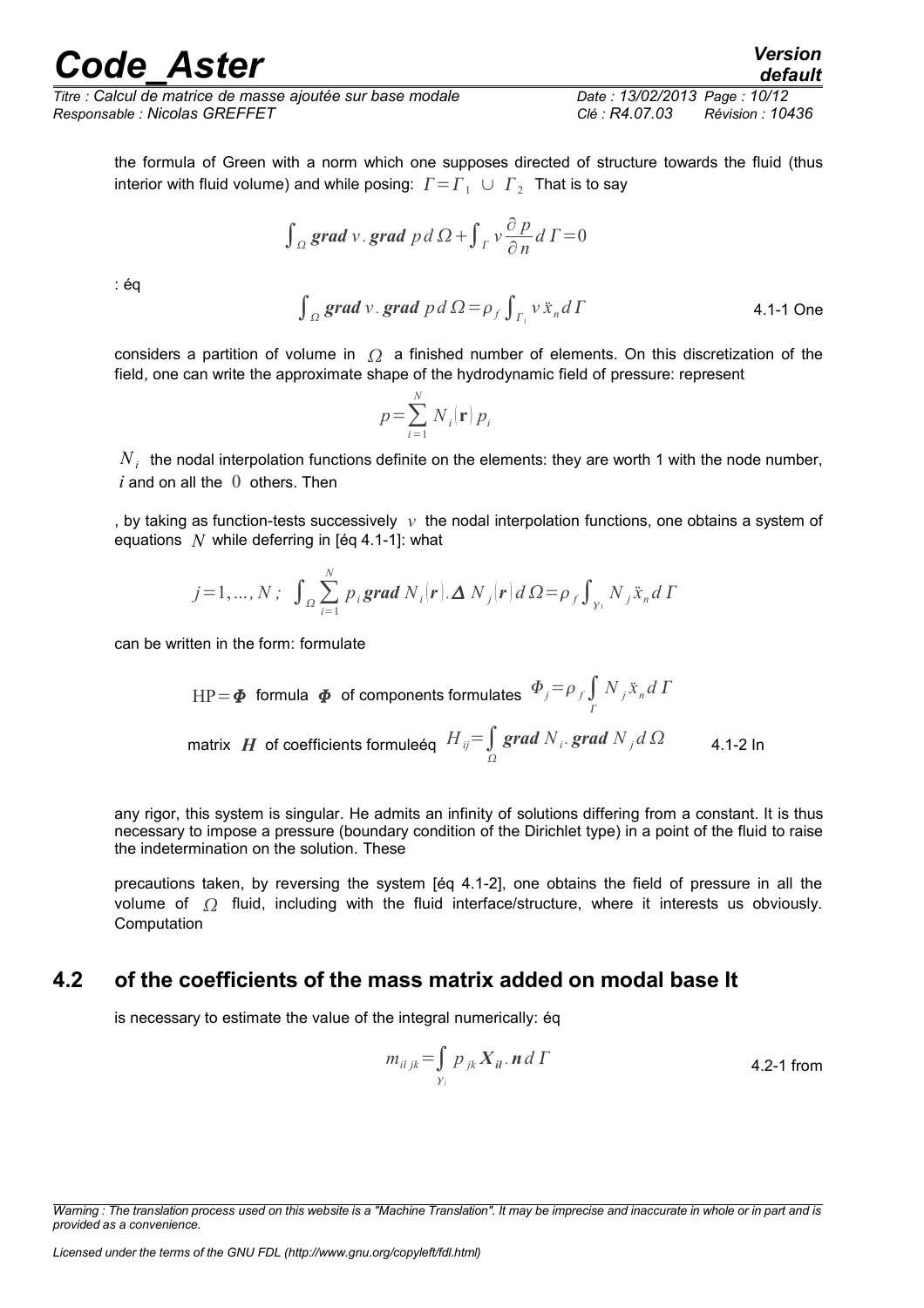*Titre : Calcul de matrice de masse ajoutée sur base modale Date : 13/02/2013 Page : 11/12 Responsable : Nicolas GREFFET Clé : R4.07.03 Révision : 10436*

a field at nodes of pressure represented by a vector column noted and  $P_{ik}$  of a field at nodes of displacement corresponding to structure a modal deformed shape in air and represented by the vector column.  $X_{ii}$  However

, on the fluid interface/structure, the field of pressure approximate due  $p_{ik}$  to the discretization of the interface in edge *N* elements can be written: while

$$
p_{jk} = \sum_{m=1}^{N} N_m(\mathbf{r}) p_{jk_m}
$$

the field of "modal" displacement is written on this same discretization: Thus

$$
\mathbf{X}_{il} = \sum_{n=1}^{N} N_n(\mathbf{r}) \mathbf{X}_{il_n}
$$

, by deferring these two statements in the integral [éq 4.2-1], one obtains: One

$$
m_{il\ jk} \simeq \int_{\substack{y_i \\ y_i}} \left( \sum_{m=1}^N N_m(\mathbf{r}) p_{jk_m} \right) \left| \sum_{n=1}^N N_n(\mathbf{r}) X_{ik_n} A n_x + \sum_{n=1}^N N_n(\mathbf{r}) X_{ik_n} A n_y \right| d\Gamma
$$
  
\n
$$
m_{il\ jk} \simeq \sum_{m=1}^N \sum_{n=1}^N p_{jk_m} \left( \int_{\substack{y_i \\ y_i}} N_m(\mathbf{r}) N_n(\mathbf{r}) n_x d\Gamma \right) X_{ik_n} + \sum_{m=1}^N \sum_{n=1}^N p_{jk_m} \left( \int_{\substack{y_i \\ y_i}} N_m(\mathbf{r}) N_n(\mathbf{r}) n_y d\Gamma \right) X_{ik_n}
$$

supposes in the demonstration that the problem is two-dimensional. This

can be put in the shape of a scalar product, utilizing a product stamps vector: formulate

$$
m_{i l j k} = \mathbf{P}_{j k}^{\mathrm{T}} \mathbf{A}_{x} \mathbf{X}_{i k} + \mathbf{P}_{j k}^{\mathrm{T}} \mathbf{A}_{y} \mathbf{X}_{i k}
$$
 formula  $A_{x}$  coefficients formulas  

$$
\int_{\gamma_{i}} N_{i} N_{j} n_{x} d \Gamma
$$

formulates  $\left. A_{_{\mathcal{Y}}}\right.$  of coefficients formulates  $\left. \int\right.$ *l*  $N_i N_j n_y d\Gamma$ 

## <span id="page-10-1"></span>**5 in work in thermal** *Code\_Aster*

#### **5.1 Analogy**

<span id="page-10-0"></span>to solve the problem of Laplace in pressure, one uses a thermal analogy: it is a question in hover of solving the equation of heat with a material of thermal conductivity equal to the unit. As follows: represent

$$
\begin{cases}\n\Delta p = 0 \text{ dans } \Omega \\
\left(\frac{\partial p}{\partial n}\right)_G = -\rho_f \dot{\mathbf{x}}_s \cdot \mathbf{n} \text{ dans } \Gamma\n\end{cases} \Leftrightarrow \begin{cases}\n\text{div}(\lambda \text{ grad } T) = 0 \quad \text{ dans } \Omega \in \Delta \text{ } T = 0 \text{ si } \lambda = 1 \\
\left(\frac{\partial T}{\partial n}\right)_G = \phi_n \text{ dans } \Gamma\n\end{cases}
$$

*T* the temperature in the medium, it plays the part of the pressure in the fluid environment. is  $\phi_n$ the normal heat flux with the wall, it plays the part of the term which  $-\rho_{f} \ddot{\textbf{x}}_{s}$  *n* is comparable to the variation in the course of the time of flux of mass (fluid) to the wall of structure. This quantity is  $-\rho_f$  **x**<sub>s</sub> *n* indeed homogeneous with a mass divided by a surface and a time squared. Implemented

*Warning : The translation process used on this website is a "Machine Translation". It may be imprecise and inaccurate in whole or in part and is provided as a convenience.*